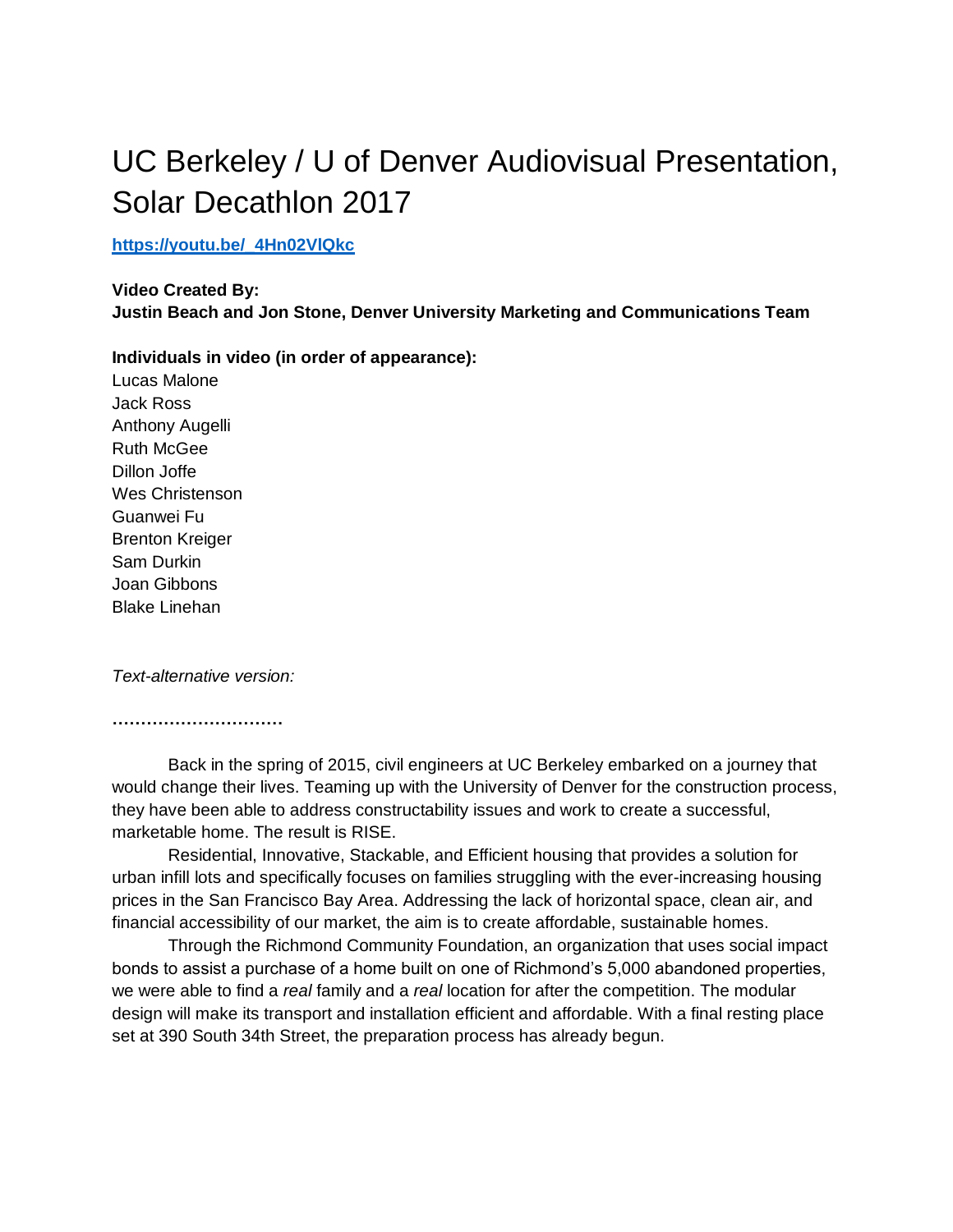## **Tour**

Lucas: "My name's Lucas Malone with the University of Denver and University of California, Berkeley, and we're working on the RISE Solar Decathlon home. Let me give you a quick tour. Over here we've got the hallway, what's going on in the hallway Jack?"

Jack: "Hey Lucas, on the exterior we're using a breathable waterproof membrane, and on the inside we've a nice natural, non-toxic wool insulation".

Lucas: "Fresh. Over here we've got the MEP room, what's going on in the MEP room Tony".

Anthony: "Here we power the house and keep it cool with our HVAC system and our heat recovery system along with the battery to our solar panels".

Lucas: "Here we've got the kitchen. What's cooking in the kitchen Ruth?"

Ruth: "Hey! Here we have our beautiful low-flow fixtures and our high energy efficiency appliances".

Lucas: "Over here we've got the water systems with Dillon, tell us about some water".

Dillon: "Hey Lucas, so we've two core components of our water system. The greywater reuse system which is going to take some of our indoor water and reuse it in the toilets, as well as our water heater which is going to be entirely powered by our solar array".

Lucas: "Hey Wes, what's going on in the bathroom?"

Wes: "We've got some low-flow fixtures to save water, our tile is made out of 97% recycled material, and we are in the wet module right now, which helps us for shipping".

Lucas: "Hey Sam, scootch over".

Sam: "Hey Lucas, our four large window doors provide plenty of natural light to the room and we also have highly efficient LED lighting when there's not enough natural light".